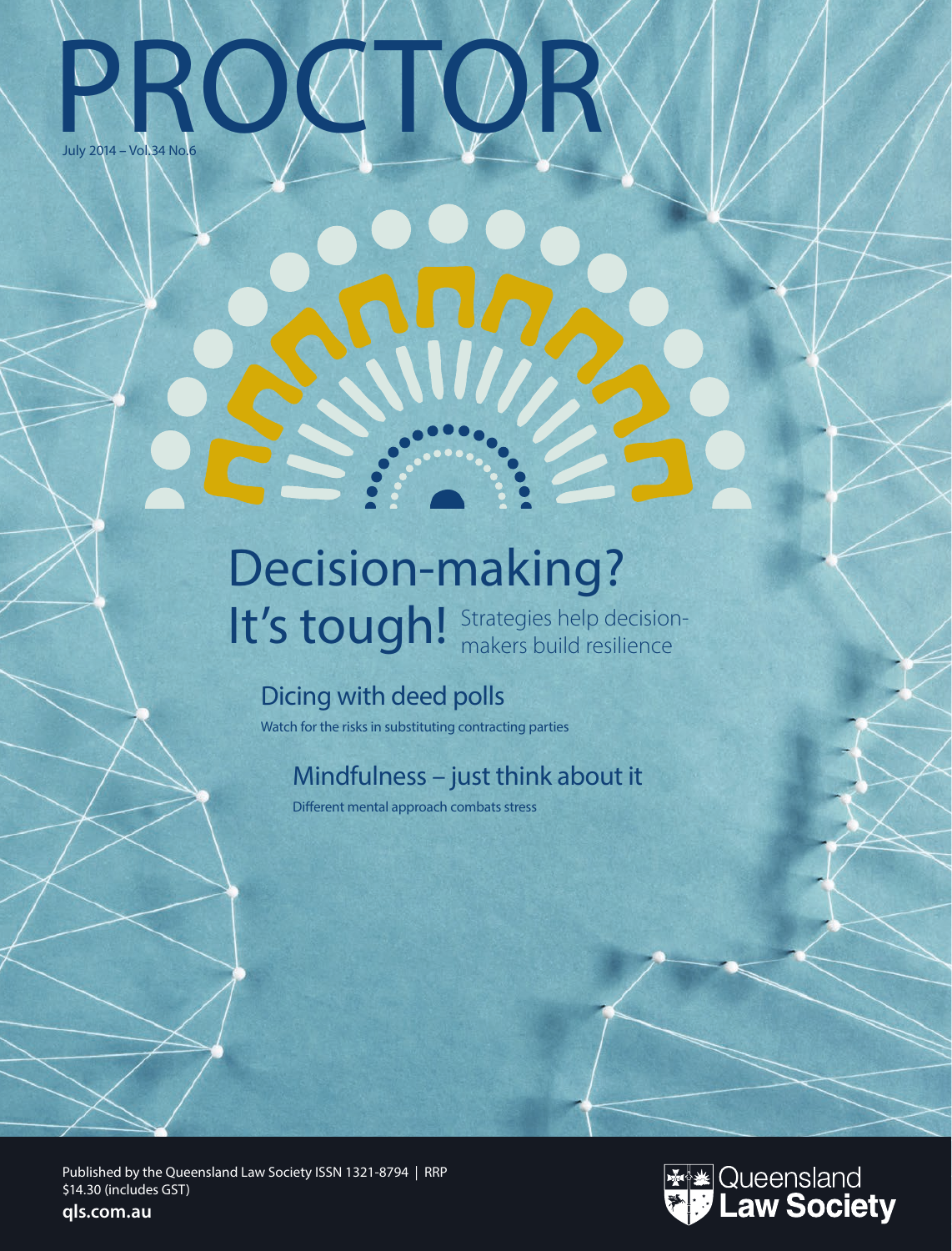## Strategies help decision-makers build resilience Decision-making? It's tough!

 $24$  Processes  $24$